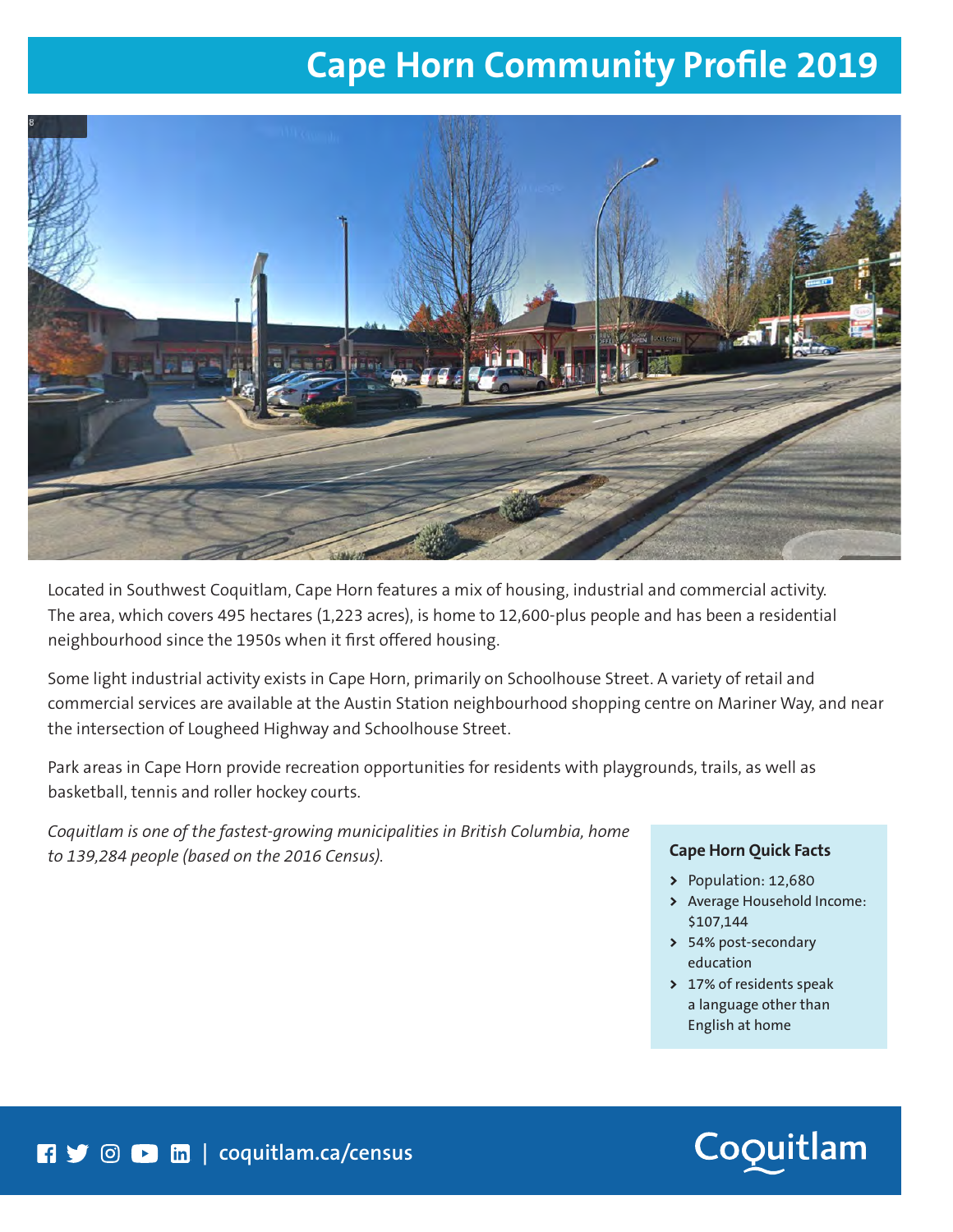# **2016 City Centre vs. Coquitlam Population by Age Group Cape Horn compared to All of Coquitlam**

8%

8%

,<br>9% 9%

10% 9% **BUSINESS**

12% 12%

### **2016 Cape Horn vs. Coquitlam Population by Age Group**

*Source: Census Canada 2016* (% of total responses) Cape Horn Coquitlam



#### **2016 Cape Horn vs. Coquitlam Top 10 Labour Force by Industry**

*Source: Census Canada 2016*

(% of total population in Labour Force) Cape Horn Coquitlam



## **2016 Cape Horn vs. Coquitlam Education by Degree**

*Source: Census Canada 2016*

(% of Postsecondary certificate, diploma and degree responses)  $\overline{\phantom{a}}$  Cape Horn  $\overline{\phantom{a}}$  Coquitlam



## **Top 10 Languages Spoken Most Often at Home BUSINESS BUSINESS**

*Source: Census Canada 2016* **BUSINESS**



**2016 Cape Horn vs. Coquitlam Dwellings by Structural Type of Dwelling**  40 للصير و 50  $\Box$ **Source: Census Canada 2016 Cape Horn Coquitlam** ۳L ЧО 口店 ЦÓ o. П 40 क Ш П П П कार 40  $\Box$  $\Box$ mг П П 40 口口 п  $\Box$ ЦΟ Π П **0.4% 11% 8% 22% 7% 10% 3% 3% 25% 14% 56% 39%** Single Family House Apartment **Apartment** Triplex/Quadruplex/Row Duplex | Single Family House 5+ Stories ≤4 Stories House/Townhouse (with Secondary Suite) (without Secondary Suite)

## **2016 Cape Horn vs. Coquitlam Dwellings by Tenure**

*Source: Census Canada 2016* (% of Total Private Households) Cape Horn Coquitlam



## **2016 Cape Horn vs. Coquitlam Commuting Duration**

*Source: Census Canada 2016* (% of Total Commuting Duration) Cape Horn Coquitlam

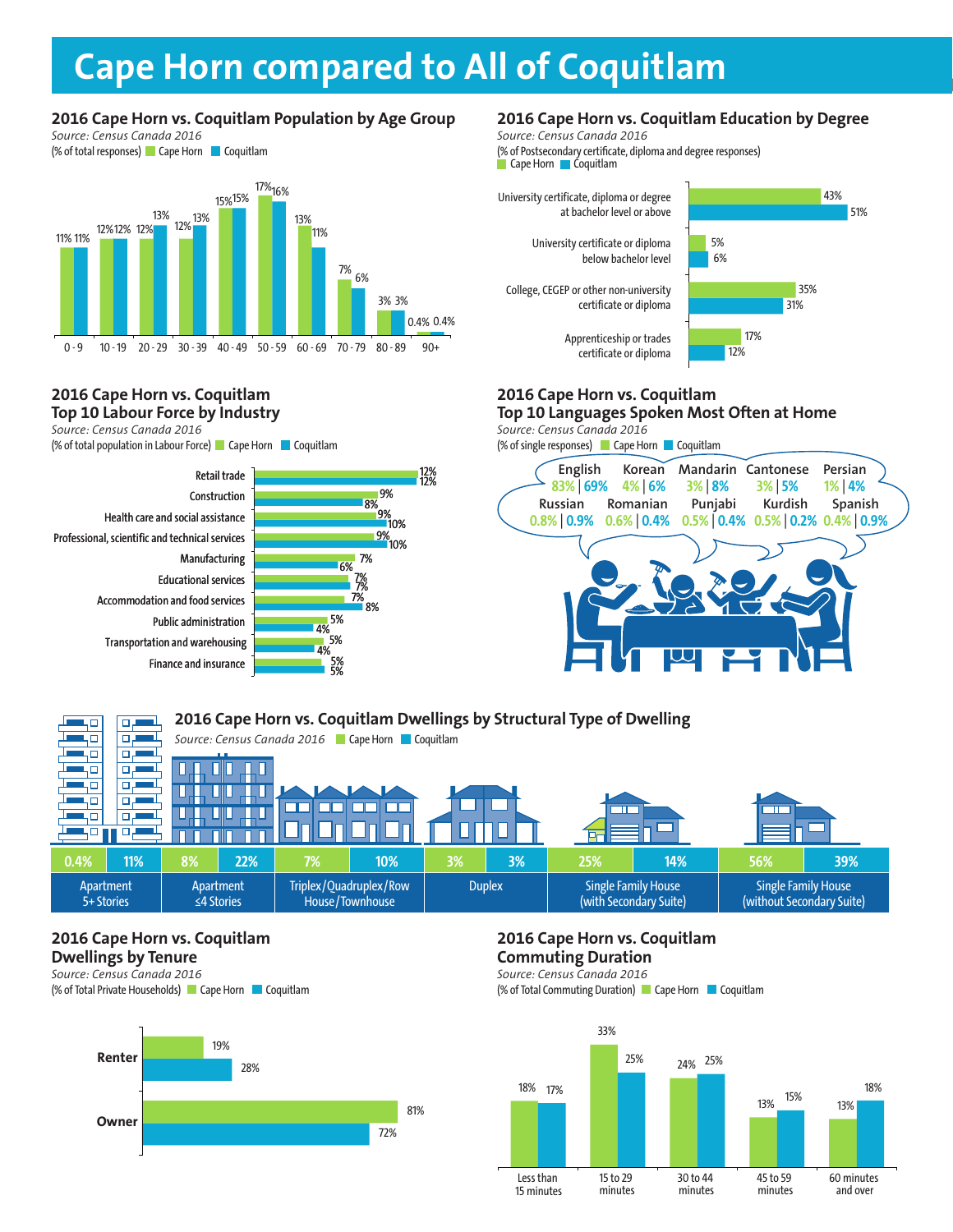## **Cape Horn 2006 vs. 2016**

## **1981 – 2016 Cape Horn Population Count**

*Source: Census Canada 1981, 1986,1991, 1996, 2001, 2006, 2011, 2016*



#### **2006 vs. 2016 Cape Horn Top 5 Languages Spoken Most Often at Home** *Source: Census Canada 2006 and 2016*





### **2015 Cape Horn vs. Coquitlam and Metro Vancouver Household Income Statistics**

*Source: Census Canada 2016*





## **2006 vs. 2016 Cape Horn**

**Immigrant Population by Age at Immigration** *Source: Census Canada 2006 and 2016* **BUSINESS**

(% of Immigrant Population)



#### **2006 vs. 2016 Cape Horn Dwellings by Structural Type of Dwelling**  ĻΦ  $\Box$ пp *Source: Census Canada 2006 and 2016* 2006 2016 цο цα بر ص ЦΠ वर П П П L ЦÓ क П П Ш U ┓ ЦΩ  $\Box$ ┰  $\Box$  $\Box$ ПE П 90  $\Box$ цο ЮJ **0.3% 0.4% 8% 8% 5% 7% 3% 3% 22% 25% 61% 56%** Apartment Apartment Triplex/Quadruplex/Row Duplex | Single Family House Single Family House 5+ Stories ≤4 Stories House/Townhouse (with Secondary Suite) (without Secondary Suite)

## **2006 vs. 2016 Cape Horn Transportation**

*Source: Census Canada 2006 and 2016* (% of Total Main Mode of Commuting) 2006 2016



# Did you know?

Lucille Starr, who has a street named in her honour, was the first Canandian artist to sell over a million records.